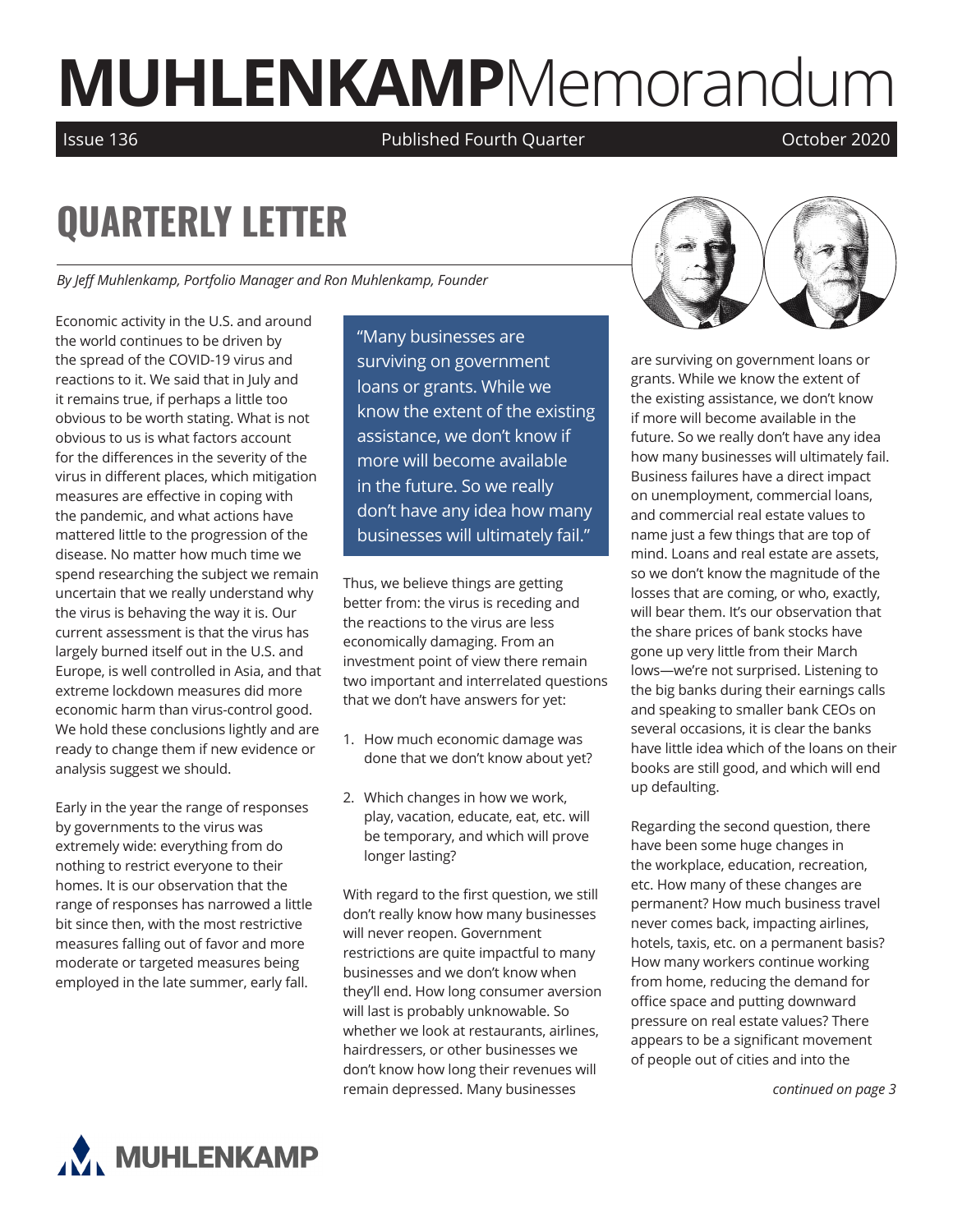## **VIEW FROM THE FRONT OFFICE: THE ELECTION**

#### *By Tony Muhlenkamp, President*

The election is the recurring theme of my conversations with clients these days; usually consisting of two questions: "What is going to happen?" and "What should we do?" The short answers are "I don't know" and "Don't panic".

I think it is useful to flesh that out a little bit.

The two candidates for President of these United States clearly differ in a number of significant ways on several issues: climate change and energy policies, immigration, abortion, COVID, systemic racism, foreign policy, taxes and regulation; etc.

**2** There are fewer, but no less important, commonalities between them. They are both receiving the same fiscal and monetary policy advice from the same economists: print more, borrow more, and spend more. This will predictably increase the federal deficits and federal debt. They are both older than any Presidential candidate we have had in the past, making the Vice-Presidential candidates an important consideration in this election. They both seem to be appealing to the more "radical" elements on either end of the political spectrum, and they both seem to generate extreme emotional reactions from both their supporters and their detractors.

For me, it's important to realize that everyone ALREADY knows this. There are no surprises here. Additionally, we all expect: a close election, continued protests and demonstrations, and that half the country will be unhappy when all the dust settles. Everybody already knows who they are voting for and thinks "the other guy" spells the doom of the Republic and The End of the World as We Know It (TEOTWAWKI). During the run up to Y2K we saw a similar phenomenon in that everyone knew what was going to happen, when it was going to happen, and took steps to prepare for it. So, it turned out to be a non-event. In this case, we may not know exactly what will happen, but we have a pretty good idea of what to expect from each candidate should he win. In fact, the only surprising outcome would be a landslide victory and a simple, straightforward, uncontested, transition of power. THAT would take everyone by surprise.

"Nothing will change overnight, there will be no immediate catastrophes or instant salvations per se, but instead a long slow grind."

No matter who is elected, certain geopolitical realities will constrain their actions. (Read George Friedman's work at Geopolitical Futures and his books for explanations.) Nothing will change overnight, there will be no immediate catastrophes or instant salvations per se, but instead a long slow grind. Whether it's up or down will depend on your point of view.

So, what will happen? It will be a close and contested election that winds up going to the courts. Protests and counter protests will continue with both ends of the political spectrum instigating and responding. Once the Inauguration is over government spending and borrowing will increase, the Federal Reserve will continue to "print money", and COVID will infect more people. GDP growth will remain low and



unemployment will remain high until well after we "re-open" the economy because they always do. The stock market will be volatile, driven by emotions in the short term (any given day, week, month, or year) and rational in the long term (3 years or longer). Whether the market trends up or down over time will depend on the mix of policies that result from the election.

So, what should we do? Recognize that much of the rhetoric about the election is hyperbolic and overwrought; DON'T PANIC. Now is a good time to take stock. What are your physical, mental, emotional, and spiritual resources? Since we are financial advisors we like to ask, what are your financial resources? Are your financial dreams and goals still the same? What has changed in terms of your income, spending and savings? How have your investments performed (put a number to it, don't just say "good")? How does your plan have to adapt to current conditions, and what assumptions are you making about the future that you DON'T know you're making? We are asking ourselves these questions, and persisting until we have rational, reasonable answers. If you have a financial plan, dust it off and take a look at it. If you don't have one, make one. We are here to help review and provide a second opinion on your existing plan or to help you create a new one. Just let us know if you would like our help. We look forward to hearing from you.

*The comments made in this article are opinions and are not intended to be investment advice or a forecast of future events.* 

**MUHLENKAMP**Memorandum is a quarterly information service of Muhlenkamp & Company, Inc. ©2020 *Nothing contained in this communication constitutes tax, legal, or investment advice. Investors must consult their tax advisor or legal counsel for advice and information concerning their particular situation.*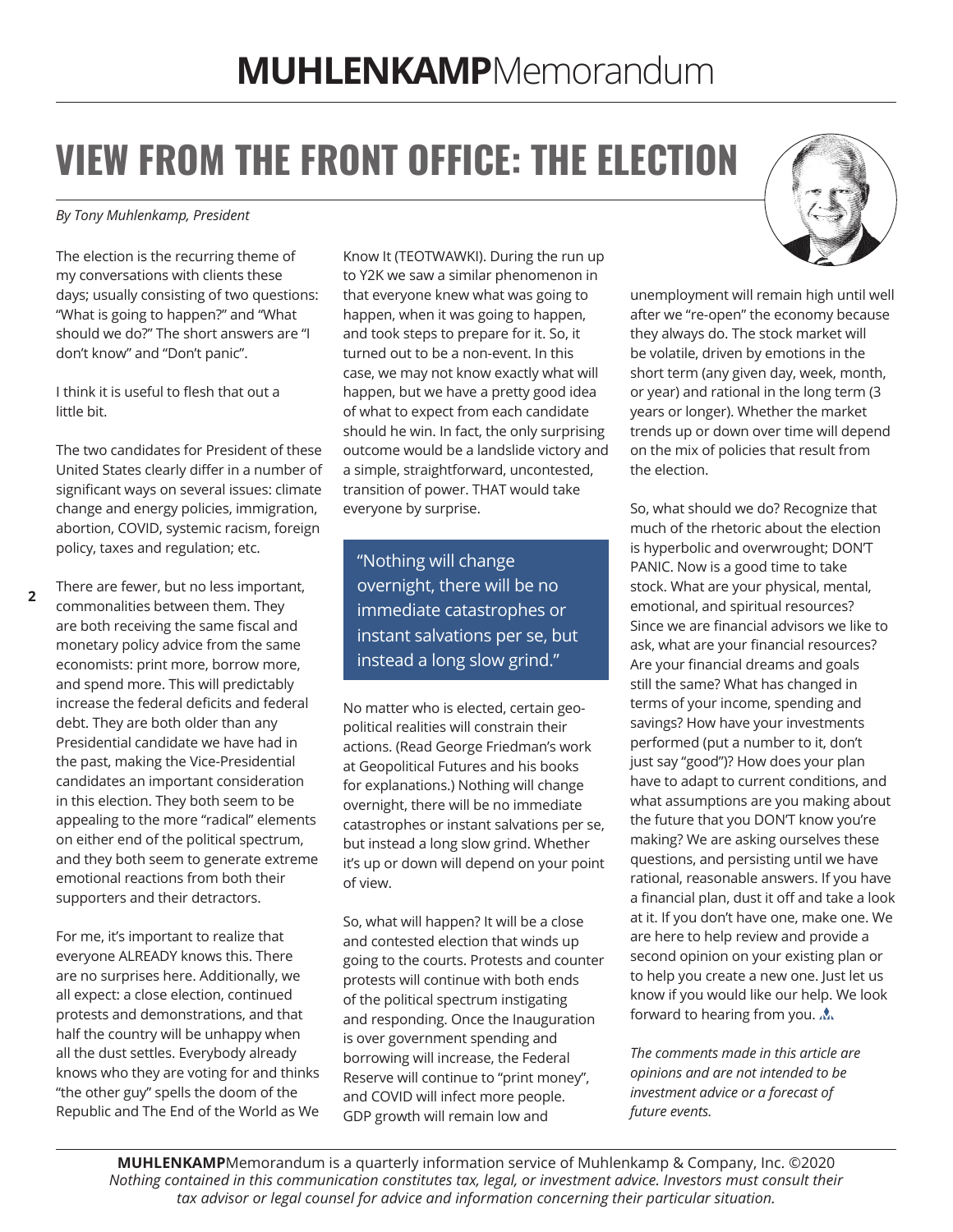#### **LETTER** *Continued from page 1*

suburbs, how long does that continue and what does the total impact look like? How many workers decide to stay home to help the kids with school and how does that affect the work force? We don't know the answers to any of these questions yet and it will take time to start to understand what the long-term effects are. This results in more uncertainty regarding the future of many businesses and industries than we had at the beginning of the year.

So, a lot of uncertainty still around the short-term and long-term impact of the virus, some of which we think is priced into the market, some of which is not.

Also of interest this quarter was the announcement by the Federal Reserve that they would begin targeting average inflation, not "spot" inflation. What does this mean? It means that if inflation has been below their target of 2% for a period of time, which it has, the Federal Reserve will now allow inflation to run above 2% for a period of time before they take action to reduce it. It remains to be seen whether this change in attitude by the Federal Reserve actually matters or not since the Fed has been unable to generate the inflation they sought the last ten years or so. Inflation as measured by the U.S. Consumer Price Index (urban) in August was 1.31%. Interestingly, that rate is almost twice the current yield on the 10-Year U.S. Treasury, which was .66% on 9/29/2020. So the holder of a 10-Year Treasury is losing purchasing power due to inflation at twice the rate he is growing his wealth via receipt of interest. The longer that situation persists, the more the bondholder loses ground, which is why we remain uninterested

in being long-term bondholders and are skeptical of owning companies that have large holdings of long-duration bonds (examples are banks and insurance companies).

The portfolio is tilted towards economic recovery consistent with our view that the economy is improving. Some of our long-term holdings are trading at a premium to our assessment of their value and so we have reduced our position size in those companies. We've put some cash to work and are happy to hold on to the rest until we find attractive opportunities to employ it; we're not in a hurry. We also continue to hold a position in gold, which we view as a hedge.

With our best wishes for your continued success and good health.

P.S. - Jeff here— I just finished reading "Thinking in Bets: Making Smarter Decisions When You Don't Have All the Facts" by Annie Duke. Making decisions without all the facts is essentially my job description and I am always looking for ways to improve. Mrs. Duke does a great job laying out the problem, what she learned as she tried to improve her decision-making process as a professional poker player, and how the rest of us can improve our thinking as well. I highly recommend the book if you have an interest in decision making and will add this one to my recommended reading list. A.

*The comments made in this article are opinions and are not intended to be investment advice or a forecast of future events.* 

#### **ANNOUNCEMENTS**

#### **Visit our Vimeo Channel**

We have a collection of webcasts and seminars on our Vimeo Channel located at [https://vimeo.com/](https://vimeo.com/muhlenkamp) [muhlenkamp](https://vimeo.com/muhlenkamp)

One of our latest webcasts is REBUILDING "BUSINESS" FINANCIAL STABILITY AFTER COVID

**Don't Miss our Blogs (https:// muhlenkamp.com/blog/) with topics like:**

[THE IMPACTS OF COVID-19 ON](http://THE IMPACTS OF COVID-19 ON THE DAILY ROUTINE, AT HOME AND WORK)  [THE DAILY ROUTINE, AT HOME](http://THE IMPACTS OF COVID-19 ON THE DAILY ROUTINE, AT HOME AND WORK)  [AND WORK](http://THE IMPACTS OF COVID-19 ON THE DAILY ROUTINE, AT HOME AND WORK)

WHICH RETIREMENT PLAN IS BETTER [FOR MY TEAM, A SEP OR SIMPLE IRA?](http://WHICH RETIREMENT PLAN IS BETTER FOR MY TEAM, A SEP OR SIMPLE IRA?)

[WHY AN EMERGENCY FUND IS A](http://WHY AN EMERGENCY FUND IS A GOOD IDEA)  [GOOD IDEA](http://WHY AN EMERGENCY FUND IS A GOOD IDEA)

[THE DIFFERENCE BETWEEN A](http://THE DIFFERENCE BETWEEN A SAVINGS ACCOUNT AND INVESTING)  [SAVINGS ACCOUNT AND INVESTING](http://THE DIFFERENCE BETWEEN A SAVINGS ACCOUNT AND INVESTING)

#### **Request for Email Address**

Muhlenkamp & Company regularly publishes information that gets distributed by email only. To be added to our email list, visit www. muhlenkamp.com or call us at (877) 935-5520. Join our list so you get notified when our latest Blogs and Webcasts are available!

#### **Muhlenkamp & Company, Inc. on LinkedIn**

Follow us on LinkedIn. (https:// www.linkedin.com/company/ muhlenkamp-&-company) We are excited to share our posts with you throughout the week.  $\Lambda$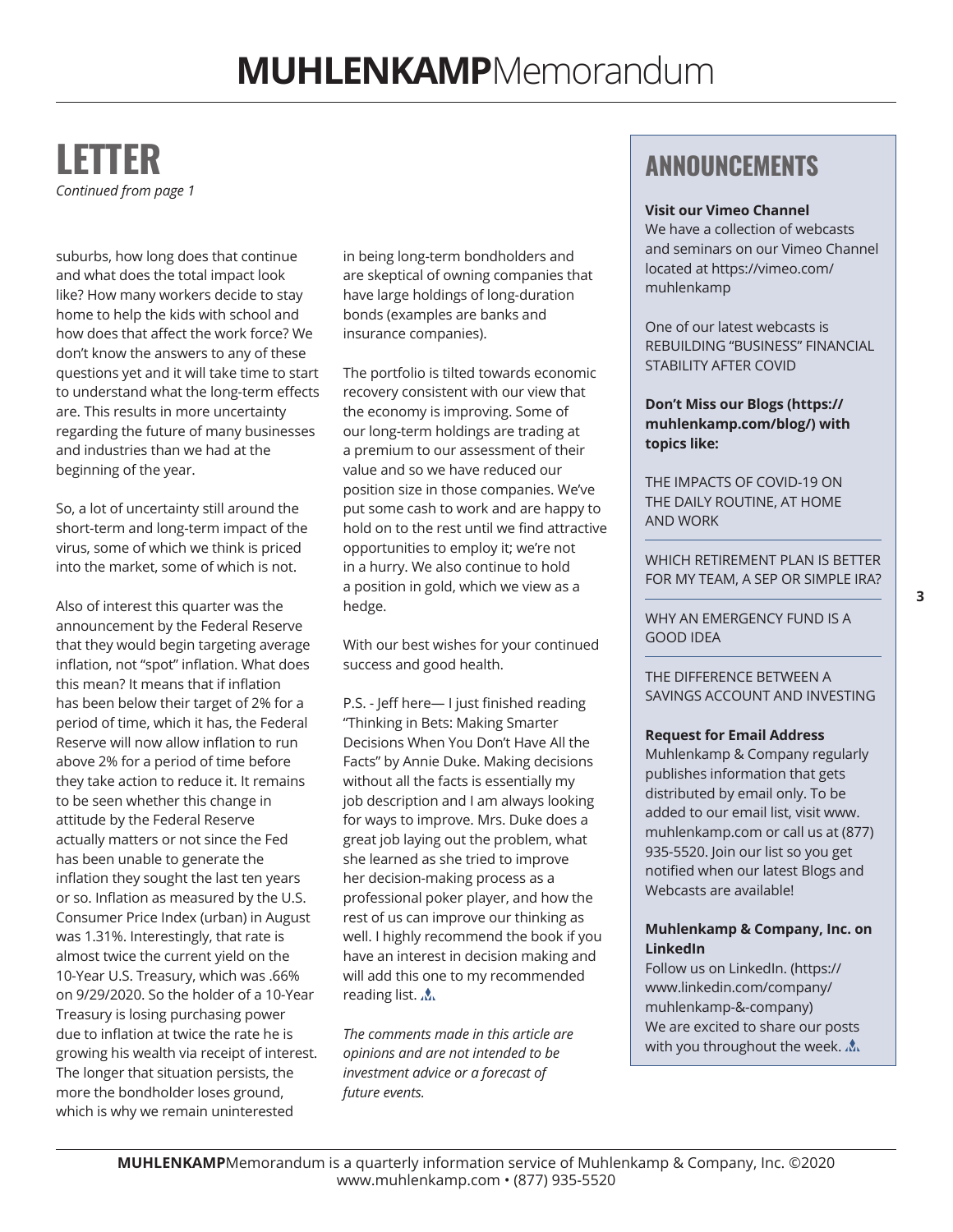

### **MUHLENKAMP**Memorandum

Inside this issue:

- Quarterly Letter
- View from the Front Office: The Election
- Announcements



COVID has changed the way we live; dealing with the pandemic is the new normal right now. We would love to talk with you about your financial aspirations and needs during this time. At Muhlenkamp making your money grow is our top priority.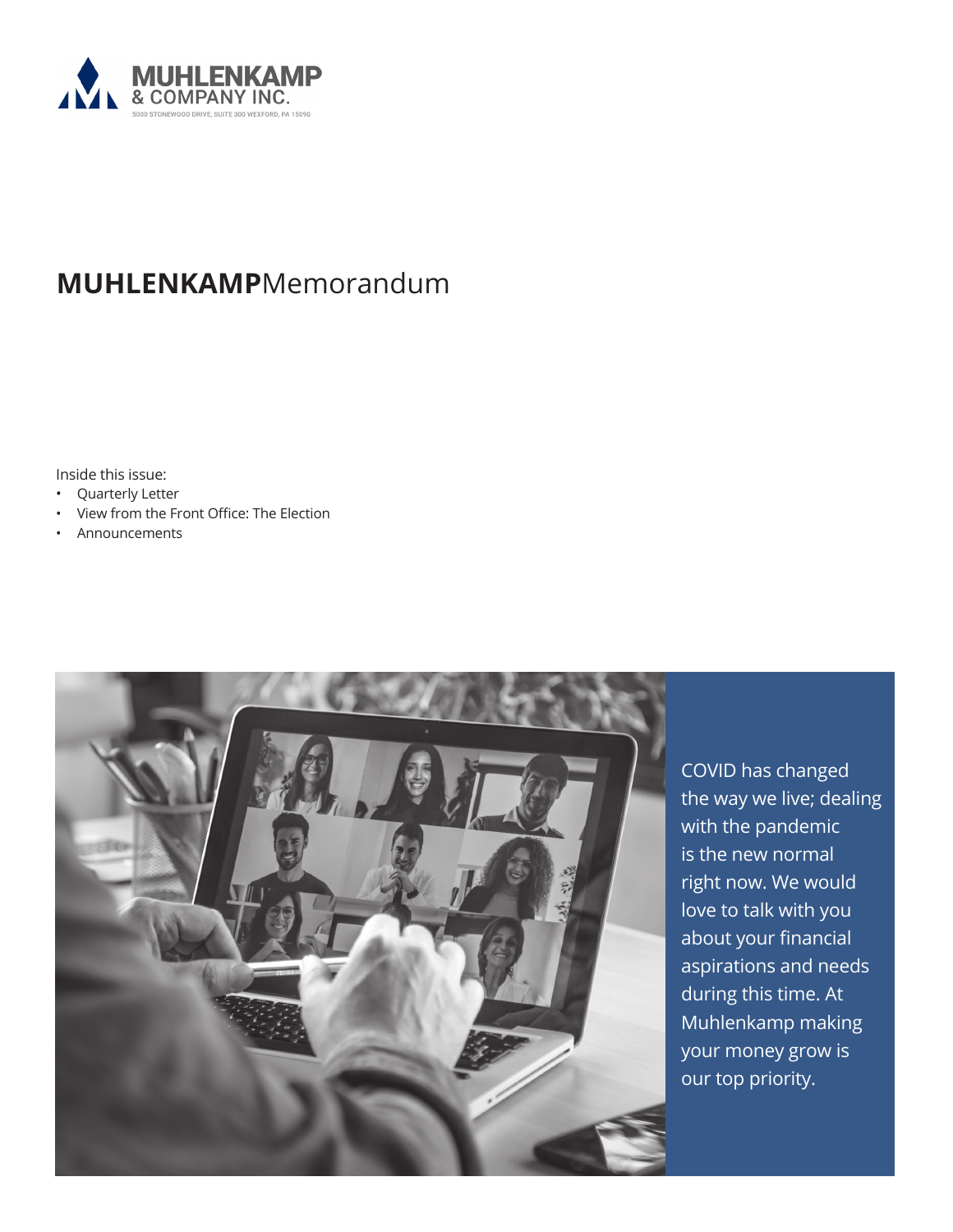### For the period ended 09/30/2020 ALL-CAP VALUE MUHLENKAMPSMA

*Muhlenkamp & Company's All-Cap Value SMA (Separately Managed Account) is designed for investors' accounts over \$100,000. We employ full discretion, applying fundamental analysis.*

#### INVESTMENT OBJECTIVE

We seek to maximize total after-tax return through capital appreciation, and income from dividends and interest, consistent with reasonable risk.

#### INVESTMENT STRATEGY

We invest in undervalued assets wherever they may be found. Typically, this results in holding a portfolio of companies we believe are materially undervalued by the market. Bonds may be included in the portfolio if they are a good investment.

#### INVESTMENT PROCESS

We start with a bottom-up scan of domestic companies, typically looking at most U.S. companies at least four times per year. We add to that an understanding of the sector dynamics in which companies are operating, an assessment of the business cycle, and a review of macroeconomic conditions.

Our primary screening metric is return on shareholder equity (ROE). We are looking for companies with stable returns that can be purchased cheaply, or for companies with improving returns that have not yet been recognized by the market.

We don't believe that a holding period of "forever" is appropriate in all cases, but are comfortable holding companies as long as they continue to meet expectations.

#### INVESTMENT RISK

We define investment risk as the probability of losing purchasing power over long periods of time, which is quite different from Wall Street's definition of price volatility in very short periods of time. Taxes, inflation, and spending will ALL impact the purchasing power of your assets.



#### ALL-CAP VALUE COMPOSITE PERFORMANCE (NET OF FEES)

|                              |                 |                    | Annualized                 |                 |                  |                  |  |
|------------------------------|-----------------|--------------------|----------------------------|-----------------|------------------|------------------|--|
|                              | Year to<br>Date | <b>One</b><br>Year | Past <sub>3</sub><br>Years | Past 5<br>Years | Past 10<br>Years | Past 15<br>Years |  |
| Return                       | $-1.02\%$       | 5.11%              | 0.65%                      | 2.42            | 5.66%            | 1.65%            |  |
| S&P 500 Total Return*        | 5.57%           | 15.15%             | 12.28%                     | 14.14%          | 13.74%           | 9.19%            |  |
| Consumer Price Index** 1.15% |                 | 1.31%              | 1.92%                      | 1.75%           | 1.76%            | 1.89%            |  |

 **\* The S&P 500 is a widely recognized, unmanaged index of common stock prices. The figures for the S&P 500 reflect all dividends reinvested but do not reflect any deductions for fees, expenses, or taxes. One cannot invest directly in an index.**

 \*\* Consumer Price Index (CPI) – As of August 2020 – U.S. CPI Urban Consumers NSA (Non-Seasonally Adjusted), Index. The Consumer Price Index tracks the prices paid by urban consumers for goods and services and is generally accepted as a measure of price inflation. Price inflation affects consumers' purchasing power.

*Consolidated performance with dividends and other earnings reinvested. Performance figures reflect the deduction of broker commission expenses and the deduction of investment advisory fees. Such fees are described in Part II of the adviser's Form ADV. The advisory fees and any other expenses incurred in the management of the investment advisory account will reduce the client's return. It should not be assumed that recommendations made in the future will be profitable or will equal the performance of the above accounts. A list of all security recommendations made within the past twelve months is available upon request.*

#### TOP TWENTY HOLDINGS

|                              |                                                  | % of Net |
|------------------------------|--------------------------------------------------|----------|
| Company                      | Industry                                         | Asset    |
| Meritage Homes Corporation   | Household Durables                               | 4.70%    |
| Dow Inc.                     | Chemicals                                        | 4.38%    |
| Apple Computer Inc.          | Technology Hardware, Storage & Peripherals 3.97% |          |
| Microchip Technology Inc.    | Semiconductors & Semiconductor Equipment         | 3.96%    |
| Microsoft Corporation        | Software                                         | 3.88%    |
| Lennar Corp Class A          | Household Durables                               | 3.87%    |
| <b>SPDR Gold Shares</b>      | Exchange Traded Funds                            | 3.84%    |
| Broadcom Inc.                | Semiconductors & Semiconductor Equipment         | 3.56%    |
| <b>McKesson Corporation</b>  | Health Care Providers & Services                 | 3.17%    |
| UnitedHealth Group Inc.      | <b>Health Care Providers &amp; Services</b>      | 3.13%    |
| Mastec Inc.                  | Construction & Engineering                       | 3.00%    |
| Berkshire Hathaway Class B   | Diversified Financial Services                   | 2.99%    |
| Bristol-Myers Squibb Company | Pharmaceuticals                                  | 2.94%    |
| Jazz Pharmaceuticals PLC     | Pharmaceuticals                                  | 2.79%    |
| Lockheed Martin Corp.        | Aerospace & Defense                              | 2.79%    |
| Gilead Sciences, Inc.        | Biotechnology                                    | 2.75%    |
| CVS Health Corp.             | Health Care Providers & Services                 | 2.62%    |
| Cameco Corporation           | Oil, Gas, & Consumable Fuels                     | 2.56%    |
| NMI Holdings                 | Thrifts & Mortgage Finance                       | 2.45%    |
| Alliance Data Systems Corp.  | <b>IT Services</b>                               | 2.18%    |
|                              |                                                  |          |

*Composite holdings are subject to change and are not recommendations to buy or sell any security.*

*Composite Top Twenty Holdings are presented as supplemental information to the fully compliant presentation on the next page.*

*Return on Equity (ROE) is a company's net income (earnings), divided by the owner's equity in the business (book value).*